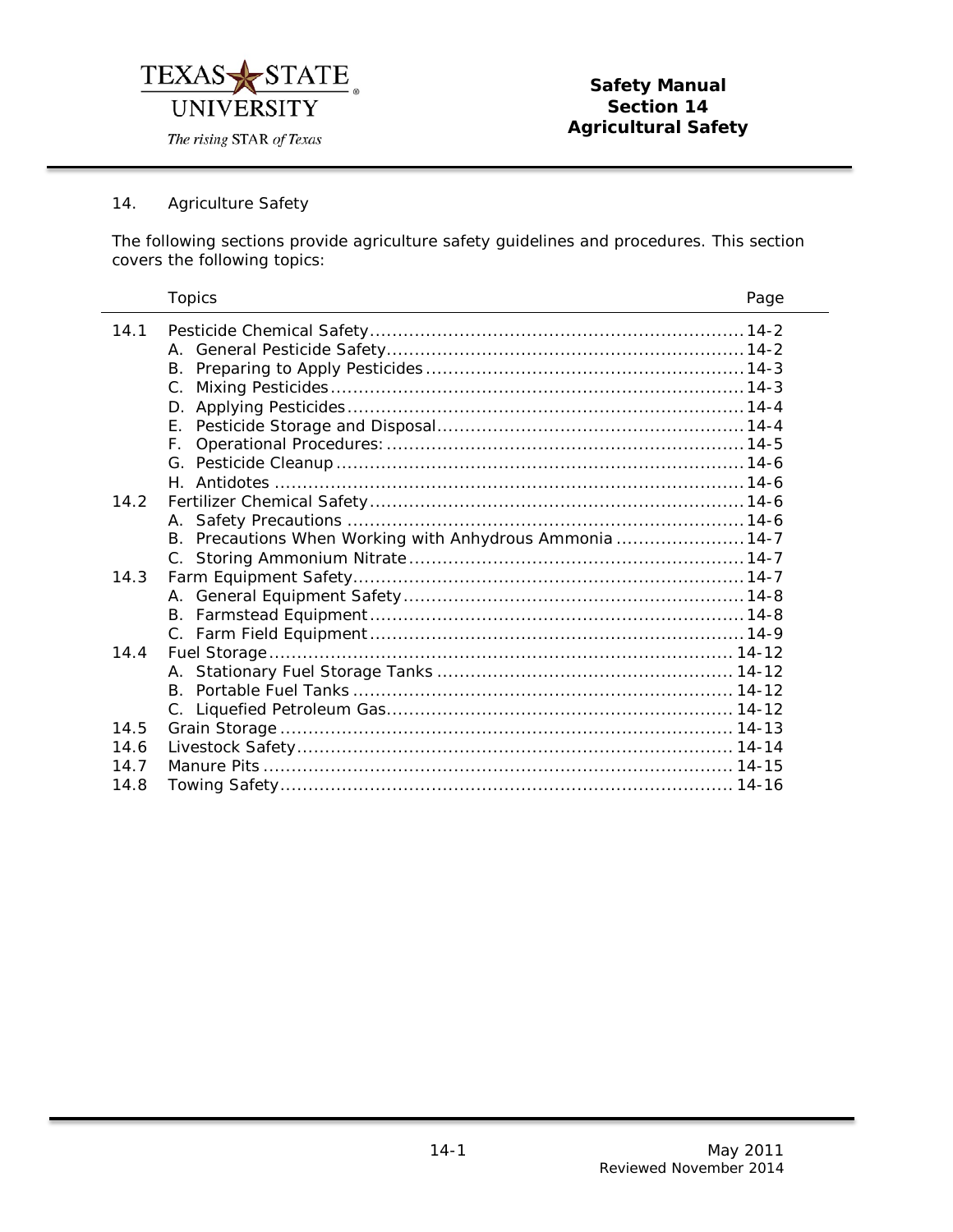

#### <span id="page-1-0"></span>14.1 Pesticide Chemical Safety

This section discusses agricultural chemical safety for pesticides, including rodenticides, insecticides, herbicides, etc. Pesticides are chemicals that protect crops and livestock from rodents, insects, disease, or weeds. They also control pests that endanger human health. Because pesticides are poisonous, they can be extremely dangerous to humans. Before applying commercial pesticides, always ensure your safety, the safety of others, and the safety of the environment. There are several government agencies that govern the use of commercial

pesticides. For more information on pesticide usage, contact one or more of the following groups: Texas Department of Agriculture, Texas Department of State Health Services (DSHS), Structural Pest Control Board, Texas Natural Resource Conservation Commission (TNRCC), and Environmental Protection Agency (EPA).

<span id="page-1-1"></span>A. General Pesticide Safety

The following sections provide general or specific guidelines for handling pesticides. To help reduce the hazards associated with pesticides:

- Do not transport, mix, or use agricultural chemicals unless you can summon help, if needed.
- ♦ Keep an ample supply of water nearby to flush exposed areas, if a spill occurs.
- ♦ Check all pesticide equipment before you use it to ensure proper working condition.
- $\bullet$  Read pesticide labels carefully. Follow the label directions when mixing, applying, storing, or disposing of pesticides.
- ♦ Wear personal protective equipment to prevent dermal, inhalation, and mucous membrane exposure.
- ♦ Do not eat, drink, or smoke when handling pesticides.
- ♦ Launder clothing and bathe after working with pesticides to ensure that all chemicals are removed from clothing and skin.
- ♦ Do not use agricultural pesticides around the home or office.
- ♦ Observe assigned reentry intervals. Always wear the appropriate protective clothing when entering fields before the reentry date.
- ♦ Always handle pesticides downhill from wells, cisterns, sink holes, ditches, or standing water.
- ♦ Do not apply pesticides when rain is imminent or if wind could affect the spraying area.
- ♦ Triple-rinse spray equipment and empty containers. Apply the rinse water to the treated field.
- ♦ Properly dispose of empty containers.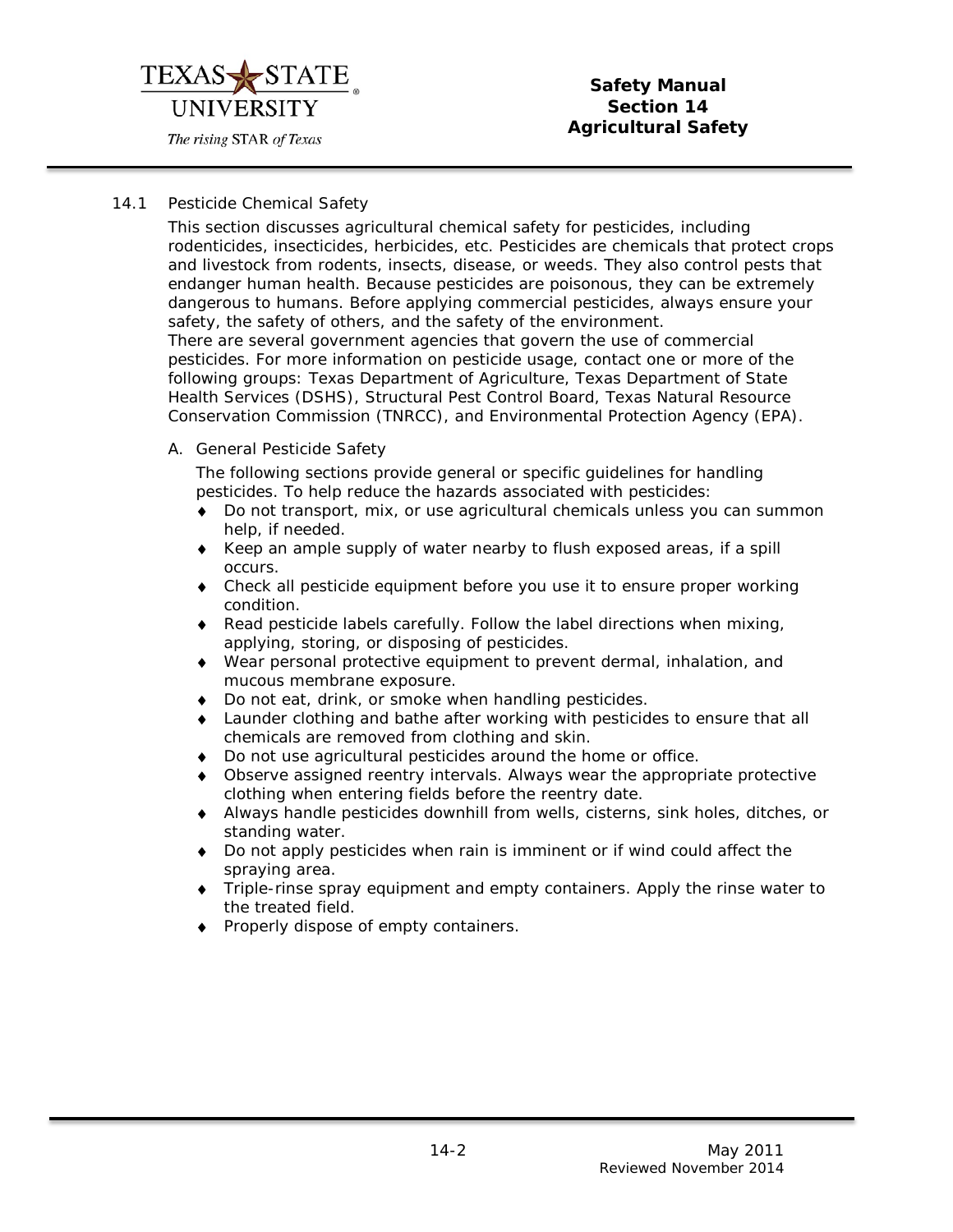

# <span id="page-2-0"></span>B. Preparing to Apply Pesticides

Preparation is essential for chemical safety. Follow these steps to properly prepare for pesticide application:

1. Plan Ahead.

Always read chemical labels before attempting to work with pesticides. Prepare for a possible emergency by maintaining a personal decontamination site, a chemical spill kit, and by knowing the proper first aid procedures associated with your pesticide.

- 2. Move Pesticides Safely. Careless chemical transportation can cause spills and contamination. Do not carry pesticides in an enclosed area, such as a car. Be sure to secure the pesticides to prevent shifting or bouncing. In addition, never leave your vehicle unattended when transporting chemicals.
- 3. Select Appropriate Personal Protective Equipment. Regardless of the pesticide's toxicity, always wear a long-sleeve shirt and pants when working with pesticides. Wear additional protective equipment, as necessary.
- 4. Select Application Equipment. Choose suitable equipment to properly apply pesticides. Before using the equipment, inspect it for good working order.
- 5. Provide Prior Notification. Before applying pesticides, inform all people in or around the application area. Notification allows people to protect themselves from harmful chemicals.
- <span id="page-2-1"></span>C. Mixing Pesticides

Always read and carefully follow label directions when mixing pesticides. Even if you are familiar with a particular chemical, reread the label to ensure that you have the latest safety information. In addition, follow these guidelines for mixing pesticides:

1. Wear Personal Protective Equipment.

Always wear protective gear when handling hazardous chemicals.

- 2. Work in a Safe Area. The pesticide mixing and loading area should be well ventilated, well lighted, and downhill from any water sources. Concrete slabs are ideal for mixing chemicals since they allow for easy cleanup.
- 3. Measure Chemicals Correctly. Measure and mix pesticides carefully. Never mix different pesticides except as directed by the label or chemical manufacturer. Do not use more chemical than prescribed by the pesticide label. The overuse of pesticides is illegal, and may result in the following:
	- o Higher pest control costs
	- o Pesticide residue in food
	- o Groundwater pollution
	- o Pesticide resistance
- 4. Pour Pesticides Carefully. Always wear a face shield and take care not to splash chemicals when pouring pesticides. Never use your mouth to siphon pesticides.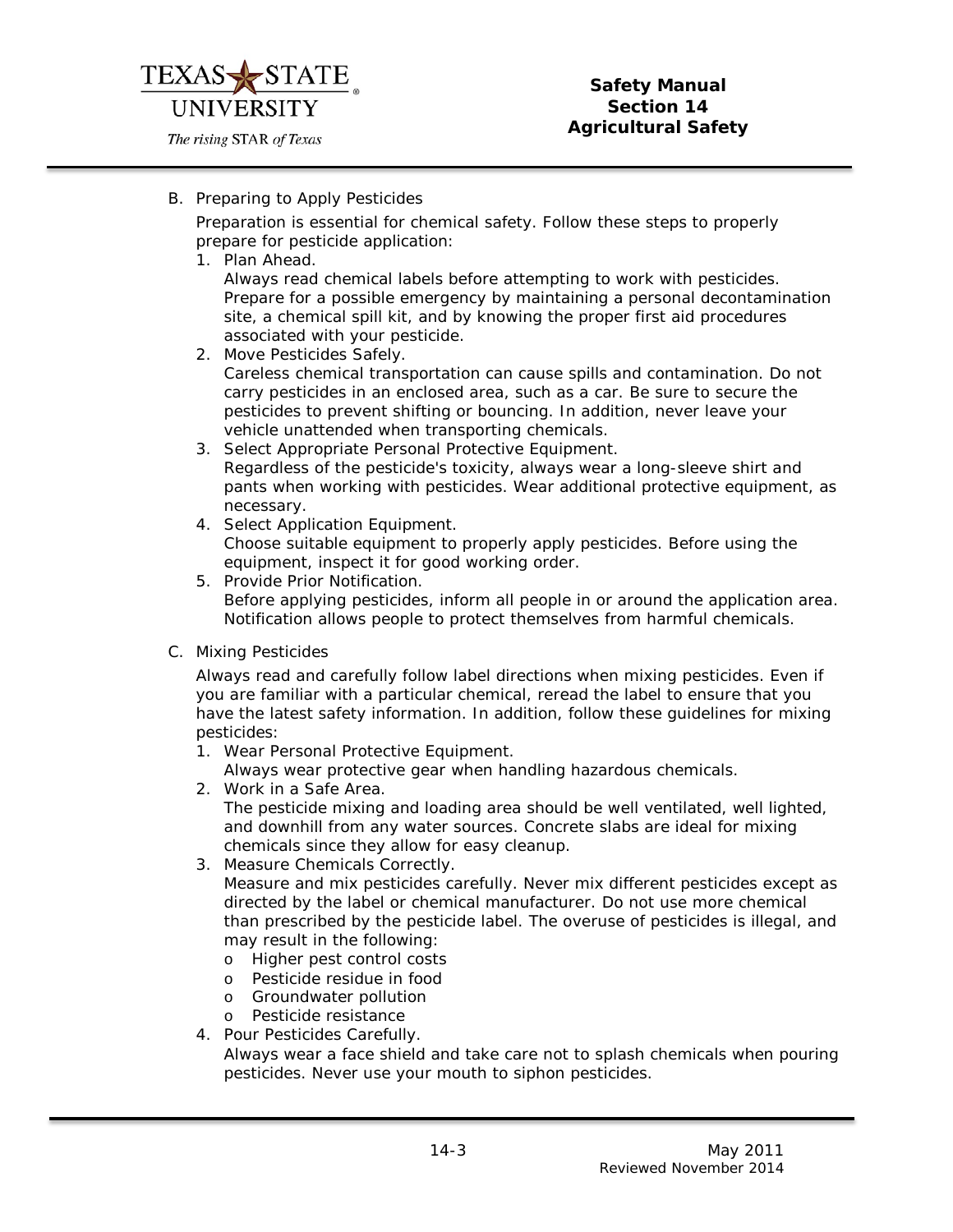

## <span id="page-3-0"></span>D. Applying Pesticides

When you apply pesticides, you are responsible for protecting yourself, other people, and the environment. Follow these guidelines when applying pesticides:

1. Minimize Exposure.

Even mildly toxic chemicals can harm you if you use them daily. Take care to minimize your exposure to any chemical. Avoid working in pesticide spray, mist, or runoff. Always work with another person when working with hazardous chemicals.

- 2. Avoid Applying Pesticides in Sensitive Areas. Avoid spraying pesticides near beehives or areas that humans normally occupy (e.g., schools, playgrounds, hospitals, etc.). If you must apply pesticides in sensitive areas, do so when the weather is calm and when people are not around.
- 3. Avoid Pesticide Drift, Runoff, and Spills. Pesticides that fall outside the targeted application area can be very hazardous. Choose weather conditions, equipment, and chemicals that do not lend themselves to these hazards.
- 4. Avoid Equipment Accidents. Equipment accidents are often caused by poor maintenance and improper work habits. Avoid equipment accidents by following all operating instructions.
- <span id="page-3-1"></span>E. Pesticide Storage and Disposal

Always try to use all the pesticide in your application tank. If pesticides remain, use them on other target locations. After emptying the tank, clean and store the equipment.

The following summary of EPA storage criteria should be followed for pesticides labeled with the signal words DANGER, POISON, or WARNING, or the skull and crossbones symbol. These procedures and criteria are not necessary for the storage of pesticides classed as less toxic (CAUTION word on the label) or for those registered for use in the home or garden.

- ♦ Site Storage:
	- Locate where flooding is unlikely.
	- Locate where runoff will not contaminate any water system.
- ♦ Storage Facility:
	- Dry, well ventilated, separate room, building, or covered area with fire protection (e.g., dry chemical fire extinguisher).
	- Secured by fence and/or locked doors.
	- Signs on rooms/buildings to provide hazard warning (e.g., DANGER, POISON, and PESTICIDE STORAGE).
	- Movable pesticide equipment is labeled as contaminated and not removed from the site until decontaminated.
	- Provision is available for the decontamination of personnel and equipment; contaminated water disposed of as excess pesticide; contaminated runoff collected and treated as excess pesticide.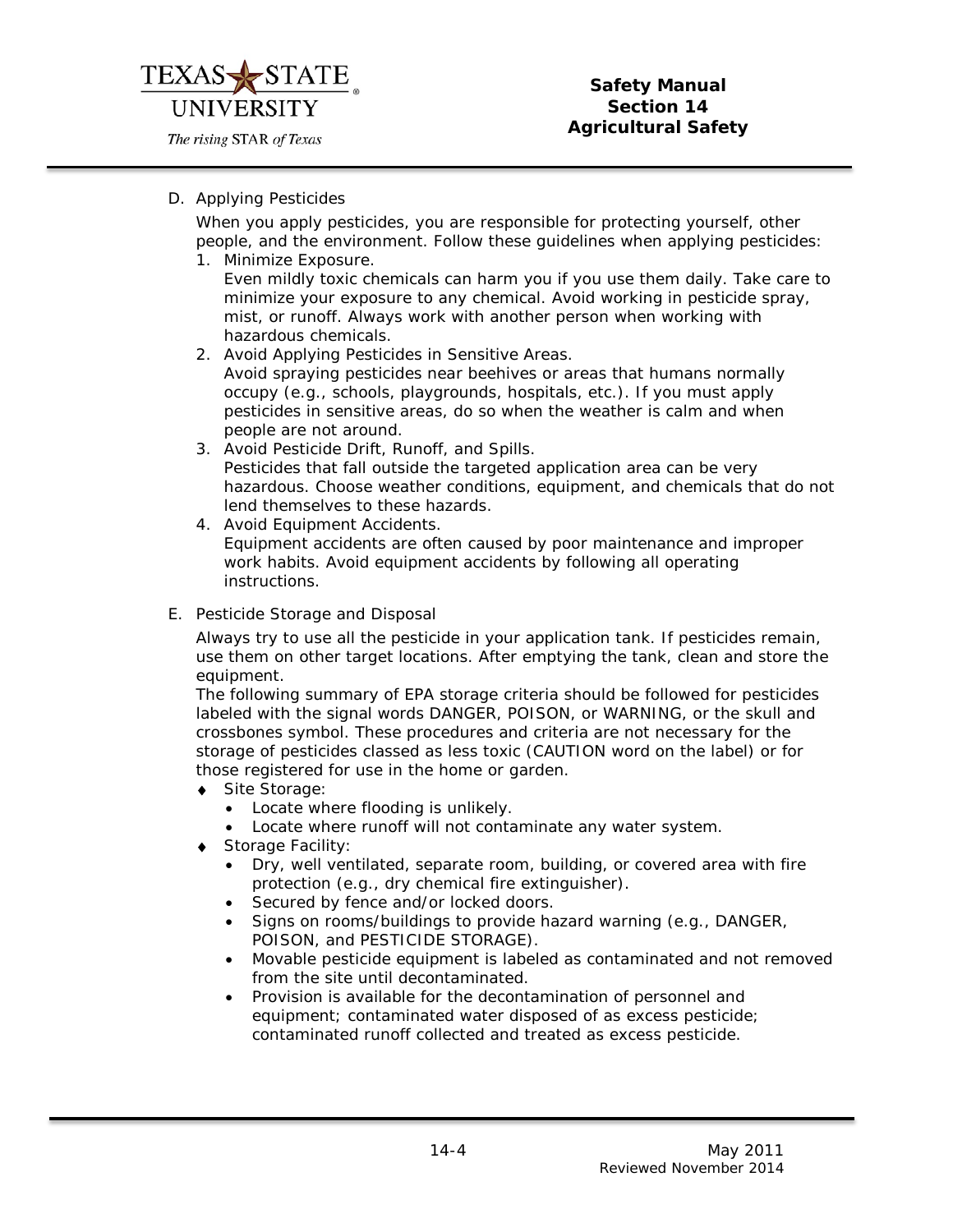

- <span id="page-4-0"></span>F. Operational Procedures:
	- ♦ Store pesticide containers in rows with the labels plainly visible.
	- ♦ Place contents from damaged containers in sound containers.
	- ♦ If relevant, segregate pesticides by formulation.
	- ♦ Store rigid containers in an upright position, with tight lids/bungs, off the ground, in a manner to permit access and inspection.
	- ♦ Maintain a complete inventory indicating the number and identity of containers.
	- ♦ Check containers regularly for corrosion and leaks.
	- Keep suitable absorbent (e.g., vermiculite) on hand in case of spills.
	- Safety Precautions:
		- Inspect pesticide containers for leaks before handling them.
		- Do not allow unauthorized personnel in the storage area.
		- Do not store pesticides next to items intended for consumption by animals or humans.
		- Do not eat, drink, smoke, or chew tobacco where pesticides are present.
		- Do not store beverages, food, eating utensils, or smoking material in the storage or loading areas.
		- Wear rubber gloves while handling containers of pesticides.
		- Wash hands immediately after handling pesticides. Remove contaminated protective clothing immediately; extra sets of clean clothing should be nearby.
	- Fire Control:
		- Where large quantities are stored, inform the Facilities department.
		- The Facilities Department will furnish the fire chief with home telephone numbers of responsible persons.
	- Disposal:
		- Unused or outdated pesticides must be disposed as hazardous chemicals.
		- See the Hazardous Waste Disposal chapter for more information.

# *IMPORTANT!*

*Never leave pesticide containers at a field site. Be sure to account for every container used, and safely dispose of empty containers.*

#### **NOTE***:*

*Store herbicides separately from other pesticides. Some herbicides may volatilize and contaminate the pesticides.*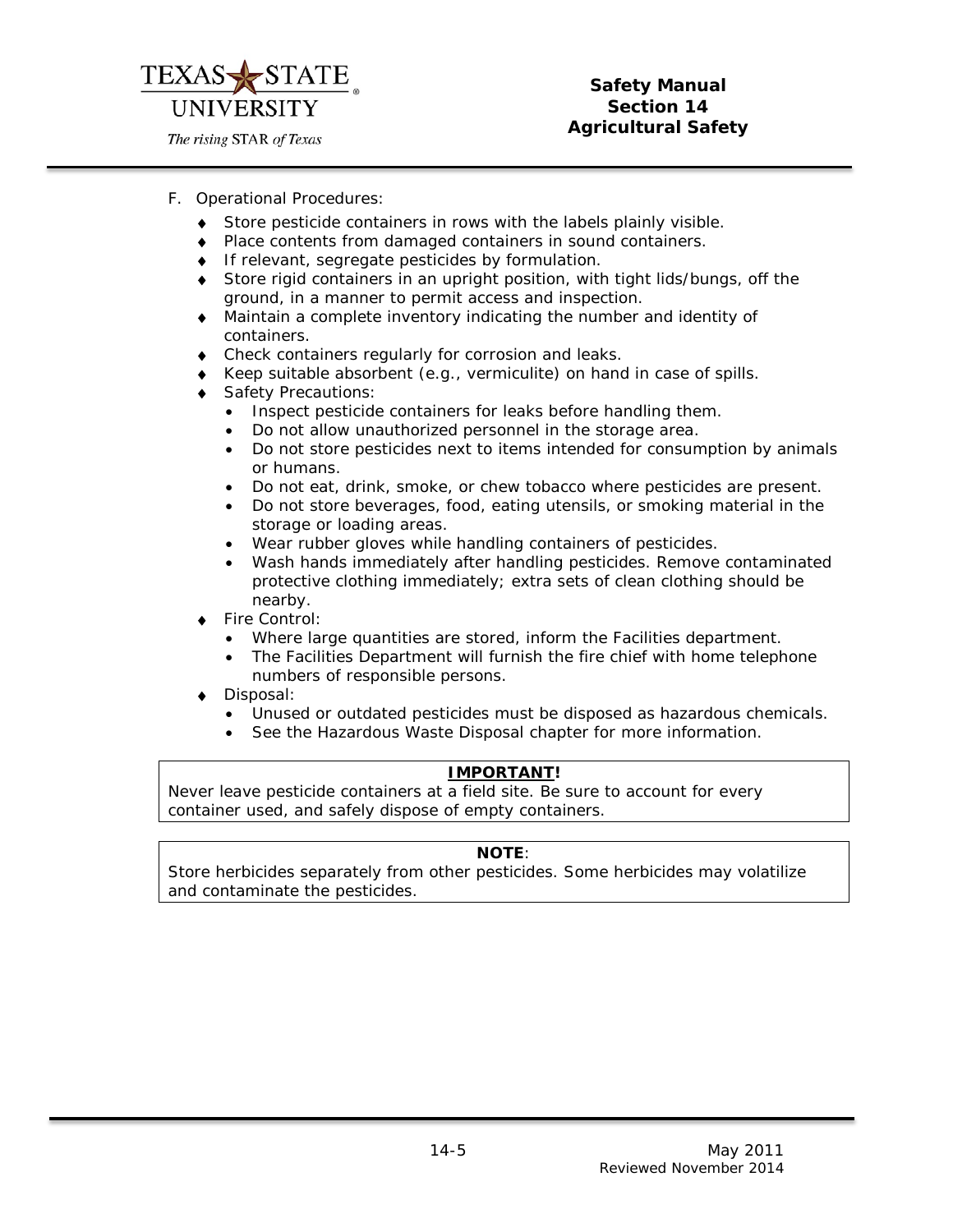

# **Safety Manual Section 14 Agricultural Safety**

<span id="page-5-0"></span>G. Pesticide Cleanup

Always thoroughly clean all pesticide equipment as soon as you are through with it. Leaving pesticide residue in mixing, loading, or application equipment can result in accidental injury or death to livestock or people or unwanted contamination of plants or soil.

Clean the inside and outside of pesticide equipment, including nozzles. Dispose of contaminated rinse water as directed on the chemical label.

#### *IMPORTANT!*

*Do not allow pesticide rinse water to contaminate water supplies.*

<span id="page-5-1"></span>H. Antidotes

Time is of the essence when pesticide overexposure occurs. However, using an antidote kit may not be the best course of action. Unless a physician has stated that an antidote is needed, it should not be administered. Some antidotes such as atropine can be poisonous if misused. A prescription may even be necessary to acquire the antidote. You may be able to get a local physician to write the prescription, prepare a written protocol regarding the use of the antidote, and train pertinent employees about how and when to administer the antidote. If medical assistance is available locally through a hospital, physician, or ambulance service, you should call 911 (or 9-911, from a campus phone) or take the individual directly to the nearest emergency treatment center instead of maintaining an antidote kit on site.

#### <span id="page-5-2"></span>14.2 Fertilizer Chemical Safety

Ammonia fertilizers are widely used because of their effectiveness in getting large amounts of nitrogen into the soil. Anhydrous ammonia fertilizer is essentially dry ammonia gas compressed into liquid form. This material is very harmful if accidentally spilled or sprayed onto body surfaces. It can cause blindness if it gets into the eyes. Also, high concentrations of ammonia gas in the air are very irritating to the lungs. Always use appropriate personal protective equipment and exercise rigorous care when handling, applying, and storing such toxic or irritating materials.

<span id="page-5-3"></span>A. Safety Precautions

Most ammonia fertilizer accidents occur when the material is being transferred from one tank to another. One of the major causes of accidents is hoses coming loose or bursting.

Exercise care in the handling and use of ammonia fertilizer by doing the following:

- ♦ Always wear chemical goggles and adequate skin cover.
- ♦ Inspect equipment before each day's work and correct any abnormal conditions.
- ♦ Water is the first aid treatment of choice when ammonia gets into the eyes or on the skin. In case of mishap, flush affected areas for 15 minutes and get medical help as soon as possible.
- ♦ Make sure all valves, lines, and connections are secure in order to reduce the chance of either leaks or being doused during transfer.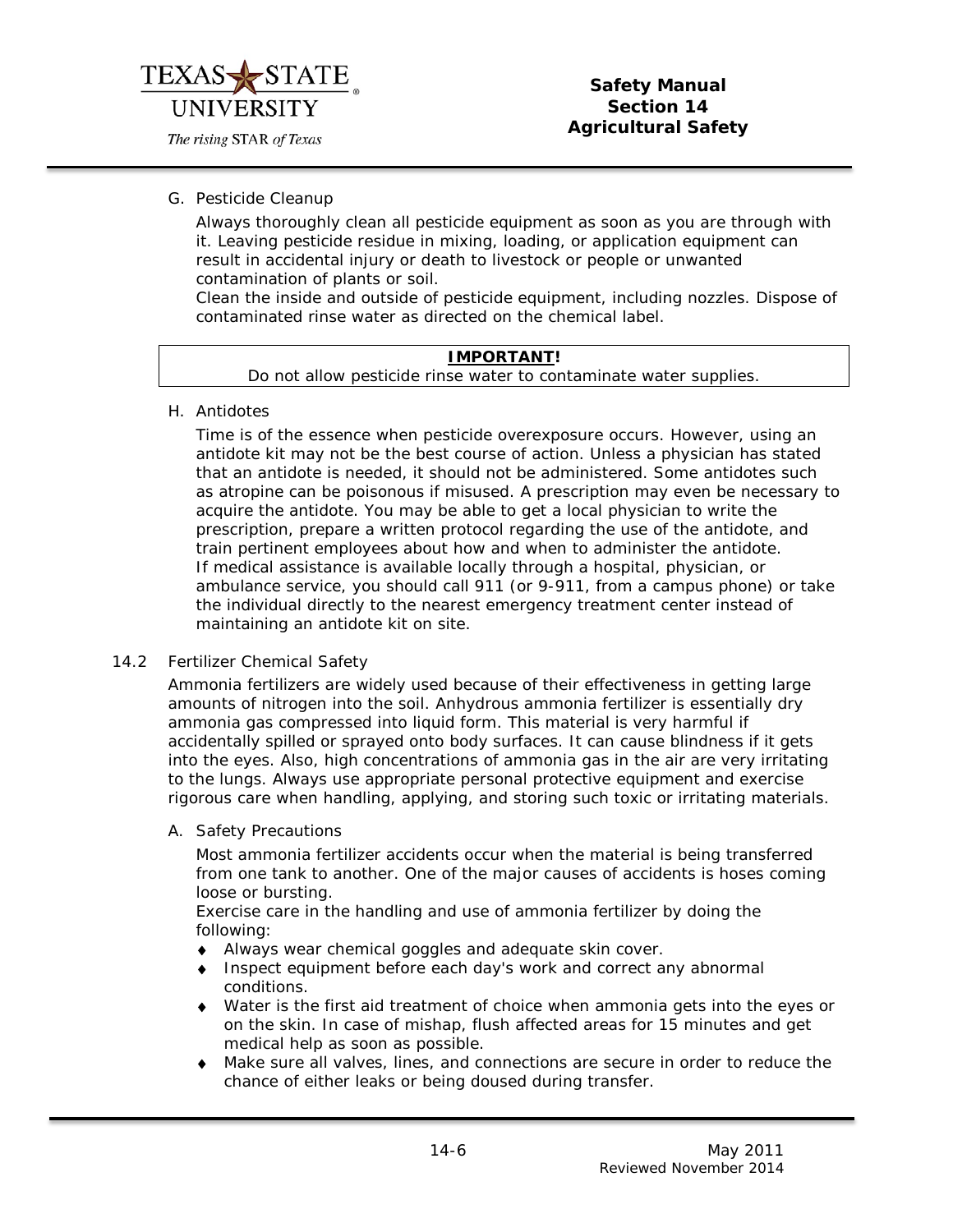

# **Safety Manual Section 14 Agricultural Safety**

- <span id="page-6-0"></span>B. Precautions When Working with Anhydrous Ammonia
	- ♦ Use good equipment specially designed for handling anhydrous ammonia.
	- ♦ Keep your equipment in good repair. Worn hoses, loose connections, and other defects can cause accidents.
	- ♦ Follow the prescribed sequence of operations for connecting to, filling, and disconnecting from the applicator tank.
	- ♦ Never leave the equipment during the transfer operation.
	- ♦ After filling the applicator tank, close all valves.
- <span id="page-6-1"></span>C. Storing Ammonium Nitrate

The guidelines listed below must be followed when storing ammonium nitrate fertilizer:

- ♦ Not more than 60 tons of ammonium nitrate shall be stored.
- ♦ Storage buildings shall have adequate ventilation.
- ♦ All flooring in storage and handling areas shall be of noncombustible material, without open drains or traps.
- ♦ Buildings and structures shall be dry and free from water seepage through the roof, walls, and floors.
- ♦ Bags of ammonium nitrate shall not be stored within 30 inches of the storage building walls and partitions.
- ♦ The height of piles shall not exceed 20 feet. The width of piles shall not exceed 20 feet or the length 50 feet.
- ♦ Aisles shall be provided to separate piles by a clear space of not less than 3 feet in width.
- ♦ Ammonium nitrate shall be stored separately from flammable or combustible materials (e.g. paper, rags, hay, oils).
- ♦ Broken bags, spilled material, and discarded containers shall be promptly gathered and disposed.
- ♦ Prohibit smoking where ammonium nitrate is stored.
- ♦ Fire control devices such as a water hose or portable fire extinguishers must be available in the storage area.

#### <span id="page-6-2"></span>14.3 Farm Equipment Safety

New farm equipment is specifically designed for safe handling and operation. Older farm equipment is outdated and missing some of the latest standard safety features. The following sections discuss general guidelines for farm equipment safety, including farmstead equipment, farm field equipment, guards, shields, and power take-off equipment (PTOs).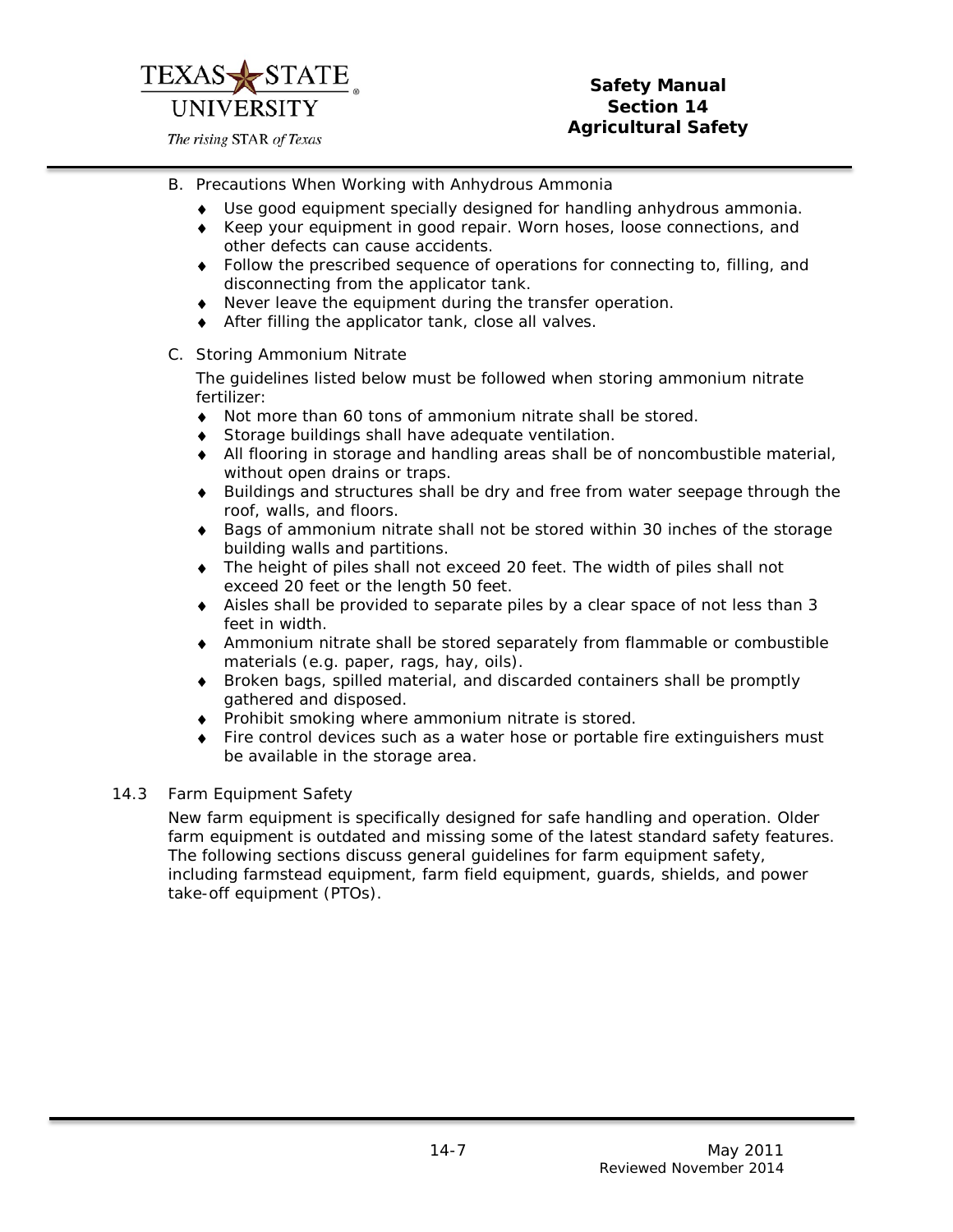

# <span id="page-7-0"></span>A. General Equipment Safety

Keeping equipment in good working condition is half the formula for being safe. The other half is the ability and awareness of the person operating the equipment.

Safety = Good Working Equipment + Able and Aware Operator

Equipment failure causes some farm accidents; however, most farm accidents are caused by tired, stressed, rushed, distracted, or incompetent operators. In addition to the specific safe handling rules for each type of farm equipment, there are ten basic guidelines for equipment safety:

- 1. Read and comply with the operator's safety manual for each piece of farm equipment.
- 2. Prepare for safety by wearing appropriate clothing, having enough rest, not drinking alcohol, and ensuring that all workers have been trained and are capable of safely using the farm equipment.
- 3. Keep all guards, shields, and access doors in place when the equipment is in operation.
- 4. Be aware of what you are doing and where you are going.
- 5. Adjust equipment speed to fit operating conditions.
- 6. Keep children and other people away from the working area.
- 7. Take breaks from work, as necessary.
- 8. Always stop the engine, disconnect the power source, and wait for all moving parts to stop, before servicing, adjusting, cleaning, or unclogging equipment.
- 9. Display the slow moving vehicle emblem on equipment driven on public roadways
- 10.Allow the engine to cool before refueling.
- <span id="page-7-1"></span>B. Farmstead Equipment

Farmstead equipment is agricultural machinery that is normally stationary. This includes materials handling equipment and accessories for such equipment whether or not the equipment is an integral part of a building. Examples of farmstead equipment include cotton gins, grain augers, crushers, sorters, and miscellaneous belt-driven equipment.

Farmstead equipment should have an audible warning device to indicate that the machine is about to be started. Refer to Electrical Lockout/Tagout procedures (Chapter 5) to safely perform repairs or maintenance on electrical equipment. Farmstead equipment that is not properly guarded and shielded may pinch, crush, electrocute, or otherwise harm humans. Refer to the operator's manual for specific safety instructions for each piece of equipment.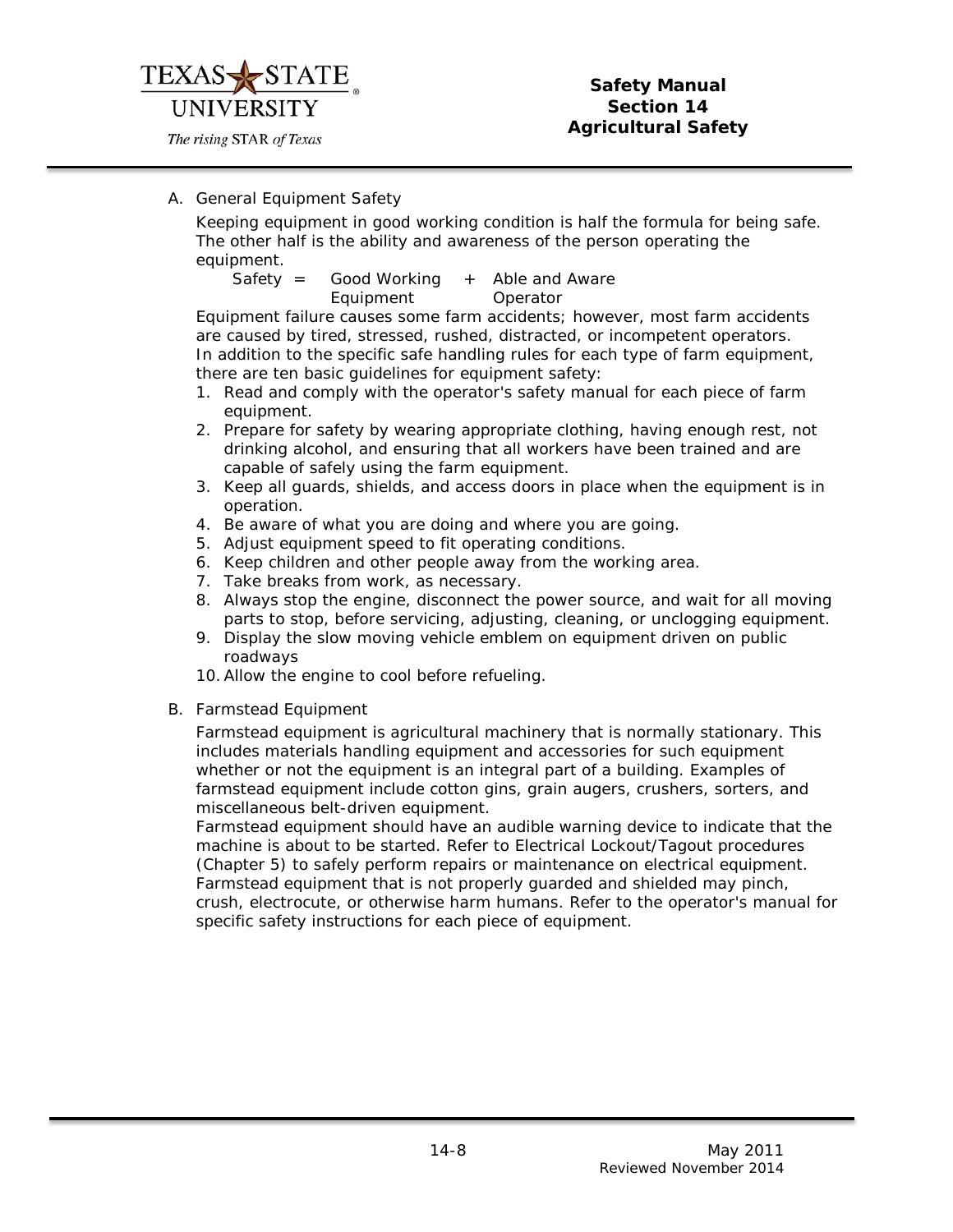

## **Safety Manual Section 14 Agricultural Safety**

# <span id="page-8-0"></span>C. Farm Field Equipment

Farm field equipment is agricultural machinery that is normally mobile. Examples of farm field equipment include combines, tractors and their implements, including self-propelled implements. Because tractor accidents account for 500 to 600 fatalities each year, this section will focus primarily on tractor safety.

♦ General Tractor Safety

Tractor accidents are the leading cause of fatalities and accidents on Texas farms and ranches. Approximately 42% of these accidents are the result of operators being run over by tractors, 36% are due to tractor roll-overs, and 5% involve riders who fall off the tractor and are then run over by the attached trailing equipment.

The following guidelines offer general safety tips for operating tractors:

- Know your tractor and how to use it safely. Regularly review the safety precautions in your operator's manual.
- Prepare for tractor work by inspecting the vehicle and wearing appropriate clothing.
- Ensure that new and inexperienced workers are properly trained in tractor operation.
- Never allow riders. A tractor should have only one person on board.
- Teach children to use tractors only after they have developed the strength, size, and maturity to operate a tractor safely.
- Install an approved roll-over protective structure (ROPS) and seat belt on any tractor that is not equipped with these features. ROPS prevent tractor turnover injuries, but only if the seat belt is worn.
- Always wear a seat belt, when driving a tractor equipped with a ROPS.
- Disengage drives and turn the engine off before leaving the tractor unattended.
- Keep yourself and others away from moving parts.
- Hitch loads only to the drawbar. When using three-point rear hitches, add front end weights to maintain stability and control steering.
- Never bypass start the engine.
- Tractor Driving Safety

The following guidelines provide tips for tractor driving safety:

- Watch where you are going at all times. Be sure everyone is out of the way before moving.
- Watch for and avoid obstacles, ditches, embankments, and holes.
- Slow down when turning, crossing slopes, or driving on rough, slick, or muddy surfaces.
- It is safer to back up an incline.
- Apply power slowly when pulling a heavy load.
- Lock the brake pedals together for single action braking.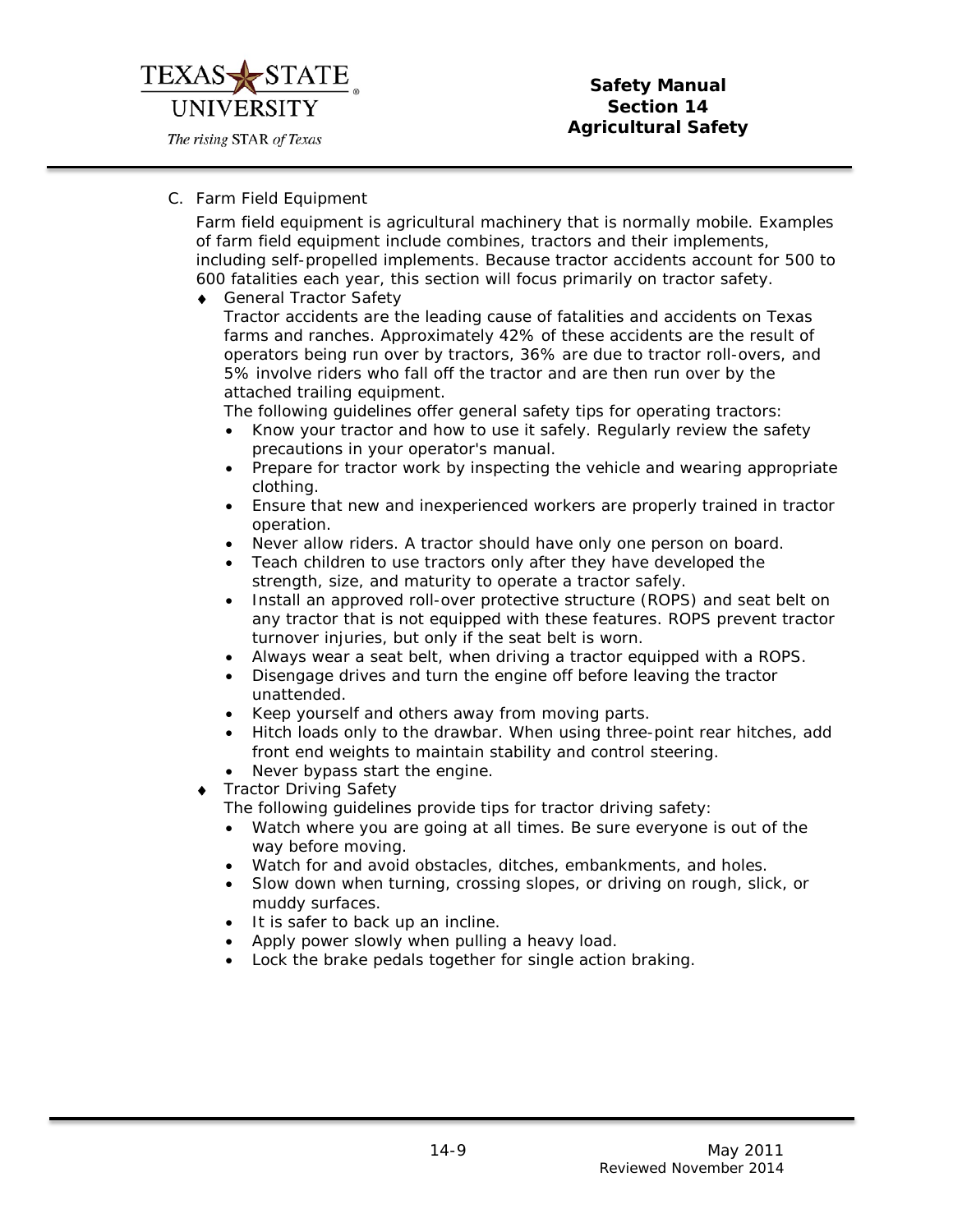

# **Safety Manual Section 14 Agricultural Safety**

Tractor operators can help prevent back roll-overs as follows:

- Only hitch loads to the drawbar.
- Limit the height of three-point hitches.
- Use front-end weights to stabilize heavy hauling loads.
- Start slowly.
- Change gears carefully.
- Tractor operators can help prevent side roll-overs as follows:
- Increase tractor width, if possible.
- Lock brakes together for road travel.
- Operate tractors only as recommended.
- Avoid steep slopes and ditches.
- Be careful when pulling heavy loads or working with a front-end loader.
- Turn corners slowly.
- Roll-Over Protective Structures

ROPS consist of cabs or frames that protect tractor operators. They are designed to prevent tractor roll-over injuries. All tractors manufactured after October 25, 1976 must have ROPS. Older tractors may be retrofitted with a ROPS obtained from the tractor manufacturer. Installing a makeshift metal bar is not sufficient to protect people from the dangers of a tractor rollover. An OSHA-approved ROPS that meets durability tests is the only real protection against rollover injuries.

#### **NOTE***:*

*The only types of tractors that do not require ROPS include the following:*

- Low profile tractors used for work that would interfere with a ROPS (e.g., picking orchards, vineyards, hopyards, etc.).
- Tractors with mounted equipment that is incompatible with a ROPS (e.g., cornpickers, cottonstrippers, fruit harvesters, etc.)
	- ♦ Bypass Starting

Bypass starting occurs when an operator "bypasses" normal safety procedures and the normal starting system. A typical bypass occurs when someone standing on the ground touches a screwdriver or other metal object to the starter contacts and activates the engine. This action avoids standard safety devices that keep the engine from starting without someone in the driver's seat. Another method of bypass starting occurs when someone uses the starting button to start a tractor from the ground.

# *Important!*

*Any method of bypass starting is extremely dangerous. If the tractor is in gear when the bypass occurs, the machine will start and can injure or kill anyone in its path. This situation is even more serious if the tractor is equipped with a hydraulic clutch. If a tractor with a hydraulic clutch is bypass started, it will not move immediately, but it will lurch suddenly with the buildup of hydraulic pressure.*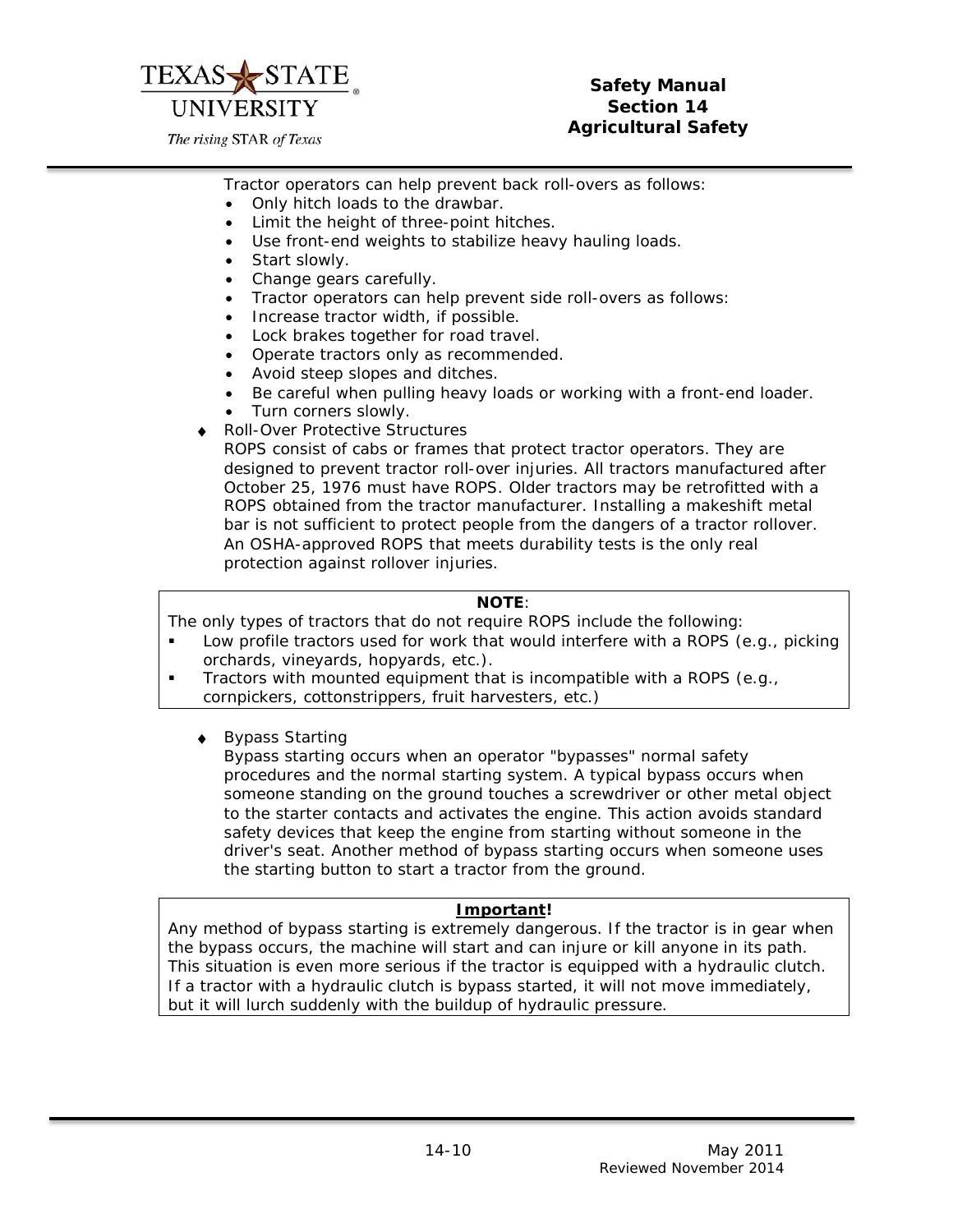

All tractor operators should follow these safe starting rules:

- Never start a tractor by shorting across the starter terminals.
- Keep tractors in good working order so they will start normally.
- If a tractor has a neutral start switch, but it starts in gear with the key or starter button, something is wrong. Fix the tractor immediately.
- Never wire around or defeat the neutral start switch.
- Always place a tractor in neutral or park before starting it.
- Never start a tractor from the ground.
- **Grain Augers** A grain auger is a piece of farm equipment that helps transfer grain from one location to another. Tractor operators that move grain augers should take special precautions when working with this equipment.

#### *Important!*

*Moving grain augers in their elevated position may result in electrocution if the equipment contacts overhead power lines.* 

> Farm owners, managers, and operators should ensure that augers are in the lowered position before moving them. In addition, all augers should have warning signs that indicate the potential electrical hazards associated with moving the auger upright. Functional components of augers must be guarded to the fullest extent possible.

Hydraulic Equipment Safety

Farm equipment operators must be extremely careful when working around hydraulic equipment. Hydraulic pressure is often strong enough to knock a person out if a leak or explosion occurs.

Follow these guidelines when working with hydraulic equipment:

- Inspect hydraulic equipment regularly for leaks. Report and fix any leaks immediately.
- Ensure that all couplings are properly installed and in good working condition.
- Ensure that all lines and fittings are in good condition. Repair or replace any equipment that is not in good condition.
- Lock transport wheels and support jacks on implements in place before disconnecting hydraulic cylinders. This action will prevent sudden shocks to the machine or personal injury.
- Keep couplings and hoses in good repair so that the hydraulic system can safely sustain maximum pressure.
- Guards, Shields, and PTOs Guards and shields are extremely important because they keep operators from inadvertently contacting, or being caught, by moving machinery parts. Ensure that moving parts are guarded or shielded whenever possible. In addition, to prevent burns or fires, shield heat-producing components (e.g., exhaust pipes).

Since all moving parts cannot be guarded due to their function, stay clear of these machines when they are in operation. In addition, turn these machines off if they need service, maintenance, or repair.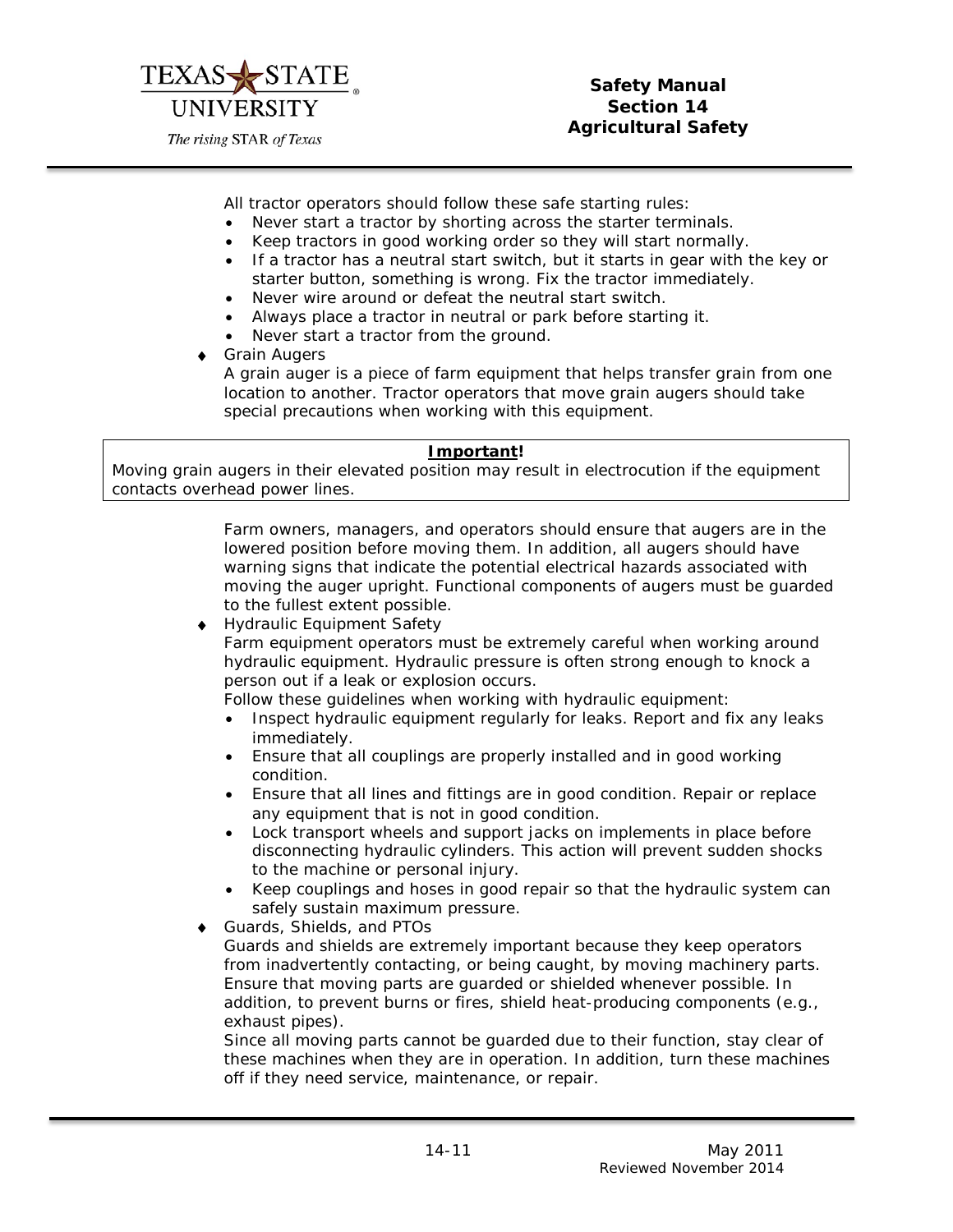

The rising STAR of Texas

# *IMPORTANT!*

*If you take guards or shields off, put them back on the machine. Replace them if they are lost or damaged.*

Guards and shields are absolutely essential for PTO farm equipment. Leave the master shield in place when the implement is unhitched. Replace missing or damaged shields immediately.

#### <span id="page-11-0"></span>14.4 Fuel Storage

Fuel storage is an important safety concern in agriculture. The following sections discuss general safety guidelines for stationary fuel storage tanks, portable fuel tanks, and liquefied petroleum gas.

<span id="page-11-1"></span>A. Stationary Fuel Storage Tanks

Petroleum products for agricultural use, including gasoline and diesel fuel, are stored in Aboveground Storage Tanks (AST) or Underground Storage Tanks (UST). The TNRCC regulates ASTs and USTs. Fuel tanks with volumes less than or equal to 1100 gallons are exempt from TNRCC requirements.

Fuel tanks with volumes greater than 1100 gallons must meet these requirements:

- ♦ Notification
- ♦ Registration
- ♦ Annual fees
- Recordkeeping
- <span id="page-11-2"></span>B. Portable Fuel Tanks

Even small quantities of fuel, such as gasoline, kerosene, or diesel fuel must be properly labeled and stored. Always use DOT approved metal tanks or UL or FM labeled containers to store small amounts of fuel. Store small portable fuel tanks in well-ventilated areas, away from other flammable materials or ignition sources. Do not use containers such as empty plastic milk jugs to store fuels. Please refer to the Chemical Safety chapter for more information on flammable materials.

<span id="page-11-3"></span>

| <b>IMPORTANT!</b>                                   |  |  |  |  |  |
|-----------------------------------------------------|--|--|--|--|--|
| Clearly label fuel containers to indicate contents. |  |  |  |  |  |
|                                                     |  |  |  |  |  |

C. Liquefied Petroleum Gas

The Texas Railroad Commission regulates the sale and use of Liquefied Petroleum Gas (LPG). There are several safety considerations associated with LPG. All LPG tanks must comply with Department of Transportation (DOT) standards for storage and use.

♦ Paint LPG tanks either white or aluminum. Locate LPG tanks away from flammable materials and possible ignition sources. In addition, ensure that ASTs have noncombustible structural supports and a firm masonry foundation so that the bottom of the tank does not touch the ground.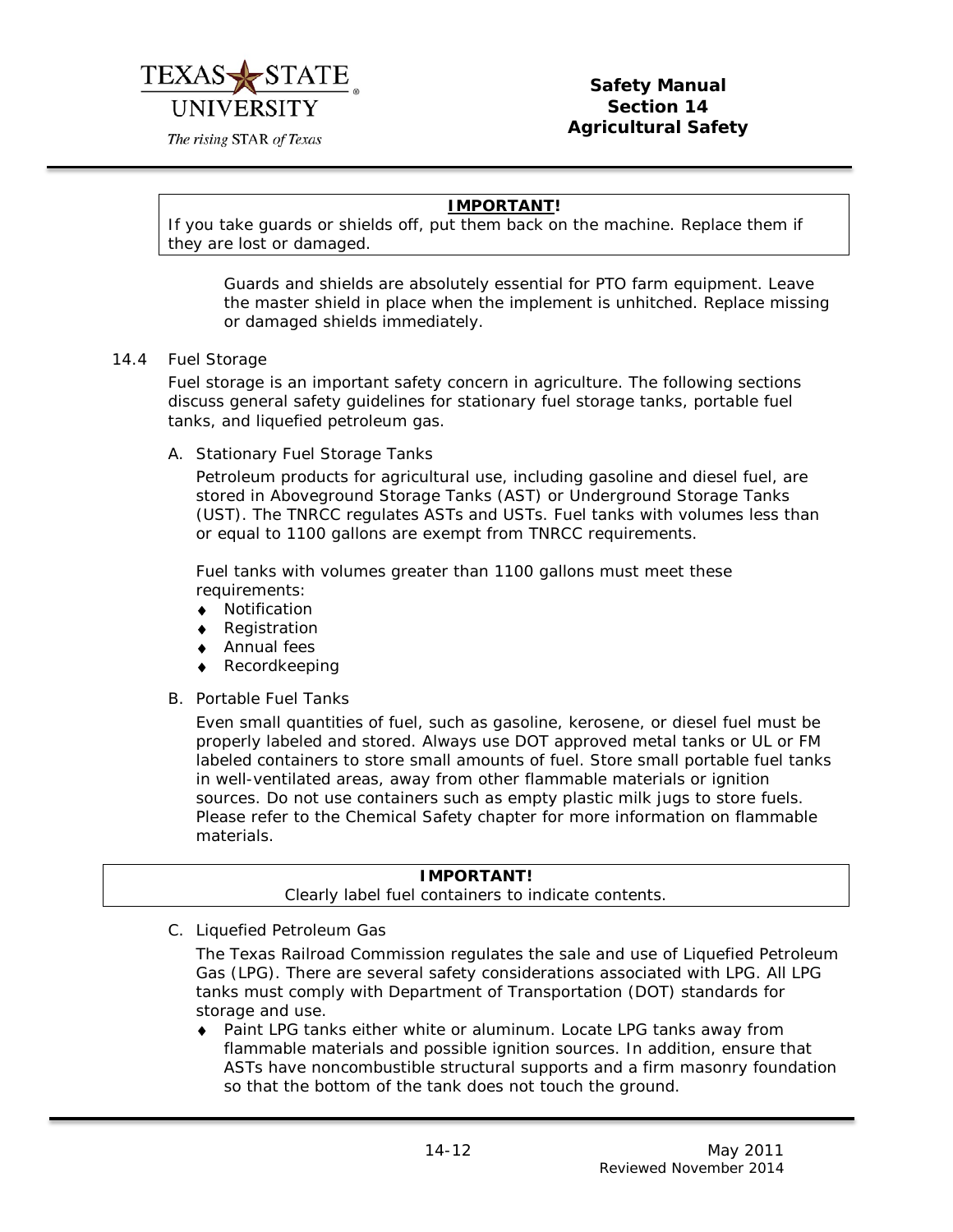

# **Safety Manual Section 14 Agricultural Safety**

- ♦ LPG tanks cannot be downhill from flammable liquid tanks such as gasoline or diesel.
- ♦ Stationary LPG tanks cannot be placed in any area beneath an electric transmission or distribution line.
- ♦ LPG tanks must be equipped with hydrostatic relief valves, excess flow valves, etc, as required by the Texas Railroad Commission.

# **IMPORTANT!**

*Portable LPG containers may be used within a building; however, they must be stored in a separate location outside of the building. Refer to the Fire/Life Safety chapter for more information.* 

> The following table provides minimum safe distance requirements for the location of stationary LPG containers.

| Location Description                            | 0-500.99<br>Gallons | 501-2000.99<br>Gallons | 2001-4000.99<br>Gallons |
|-------------------------------------------------|---------------------|------------------------|-------------------------|
|                                                 |                     |                        |                         |
| Ignition Source/Combustible<br>Material         | 10 feet             | 15 feet                | 25 feet                 |
| Flammable Liquid Container                      | 20 feet             | 20 feet                | 20 feet                 |
| <b>Building</b>                                 | 10 feet             | 15 feet                | 25 feet                 |
| Adjoining Property line                         | 10 feet             | 15 feet                | 25 feet                 |
| Roadway, Railway, Utility Line,<br>or Pipe Line | 10 feet             | 15 feet                | 25 feet                 |

#### <span id="page-12-0"></span>14.5 Grain Storage

Grain storage bins and hoppers pose severe hazards, including entrapment and suffocation. Each year, numerous people suffocate and die while working on or under the unstable materials contained in grain silos. Grain materials are unpredictable and they move quickly — entrapment, burial, and suffocation can occur within seconds. In some cases, the surface material in a grain bin acts like quicksand. When a storage bin is emptied from the bottom, the grain material forms a funnel. The flow rate of this funnel can be strong enough to trap a worker and make rescue virtually impossible.

In other cases, a condition known as bridging can create serious hazards. A bridge occurs when grain or other loose material sticks to the side of a bin that is being emptied from below. The bridge is highly unstable and dangerous. If it collapses, it can trap any worker either on or below it.

Follow these guidelines to reduce the risks associated with grain storage:

- ♦ Assume that all stored materials are bridges and that the potential for entrapment and suffocation is constant.
- ♦ Do not enter a storage area from the bottom if material is adhering to the sides.
- ♦ If you must enter a storage area, use a safety belt or harness with a lifeline. Always stay above the highest level of material. Never stand on top of stored material.
- ♦ Lock out supply and discharge equipment whenever a worker enters the storage area.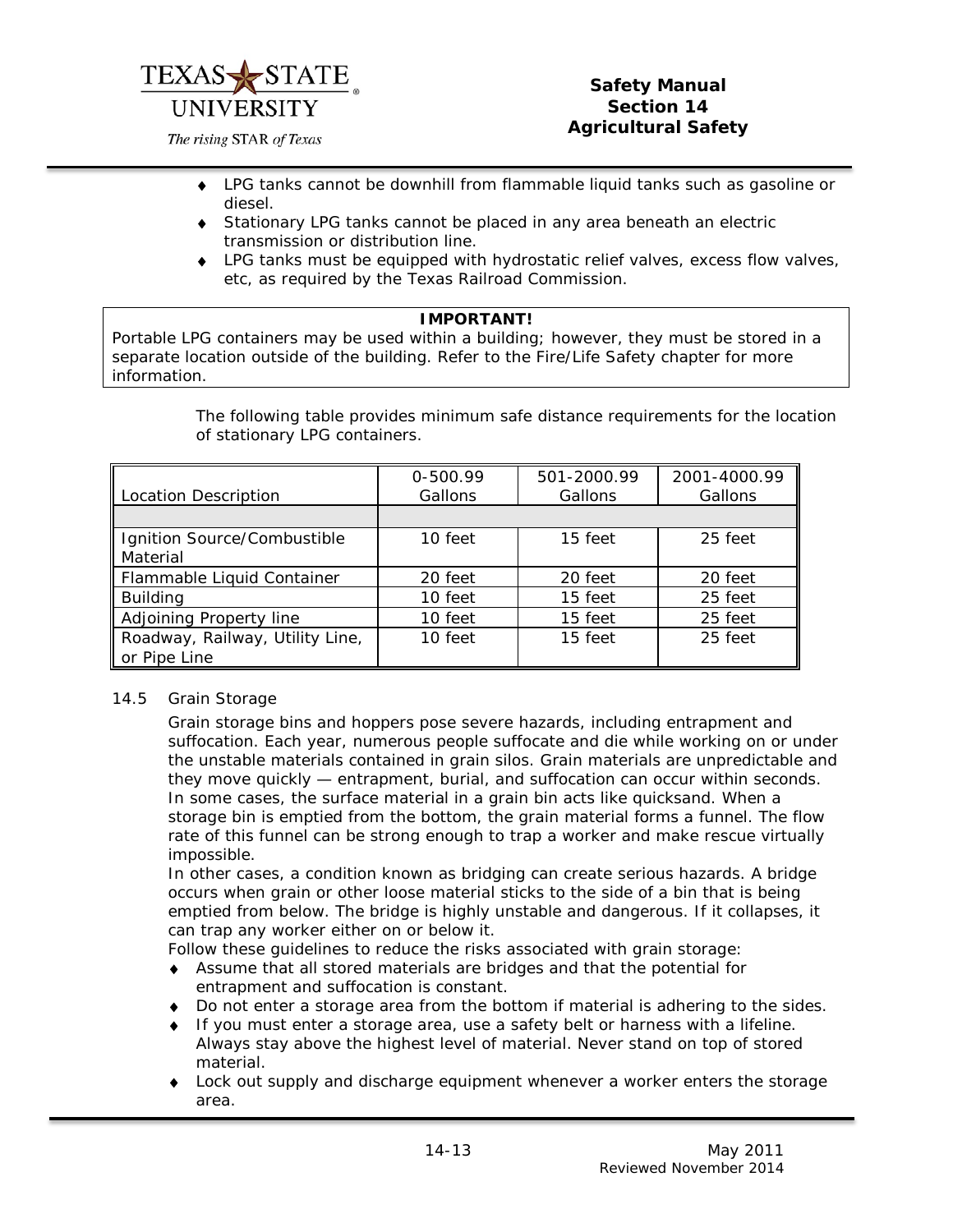

# **Safety Manual Section 14 Agricultural Safety**

- ♦ Post signs that indicate the hazards of working with stored materials.
- ♦ Ensure that storage areas are equipped with mechanical devices so that workers are not required to enter the area.

#### <span id="page-13-0"></span>14.6 Livestock Safety

Farm animals are responsible for many disabling injuries. Although animal-related injuries are generally less severe than injuries caused by farm machinery, such accidents cost time, money, and productivity.

The following guidelines offer general safety instructions for working with any animals:

- ♦ Take good care of animals and treat them kindly.
- ♦ Use adequate restraining and handling facilities when working with animals.
- ♦ Always leave yourself an escape route when working with animals (i.e., do not work in small, confined areas or back yourself into a corner).
- ♦ Do not put your hands, legs, or feet in gate or chute closures where you may become pinned or crushed by a large animal.
- ♦ Reduce the chance for slips and falls by keeping handling areas free from debris. Attach "no slip" safety strips to slick areas.
- ♦ Stay away from frightened, sick, or hurt animals whenever possible. Take care around animals with young offspring.
- ♦ Wear protective clothing around animals, as appropriate.
- ♦ Do not handle livestock when you are alone.
- ♦ Keep children away from unfamiliar or unfriendly animals.
- ♦ Treat manure pits as confined space. Exercise caution as appropriate. Refer to the Manure Pits section in this chapter for more information.

The following sections provide specific instructions for working with certain animals.

♦ Beef Cattle

Ordinary beef cattle generally have a calm disposition; however, they are easily spooked. Because cattle can see almost 360 degrees without moving their heads, a quick movement from behind can scare them just as easily as a sudden movement from the front. Loud, sudden noises, and small dogs tend to upset cattle.

Although cattle are not likely to attack humans, their size and weight can make them dangerous. Always leave yourself an escape route when working with cattle. Keep small children and strangers away from cattle.

Remember, cattle tend to kick forward and then backward with their back legs. If you working near the udder or flank area of a cow, consider pulling the back leg forward to prevent a kick.

Dairy Cattle

Dairy cattle tend to be more nervous than other domestic animals. Always announce your presence to a cow by speaking calmly or touching the animal gently. When moving cows into a constraining place, such as a milk parlor, always give them time to adjust before beginning work. If a dairy cow tends to kick, consider using a hobble.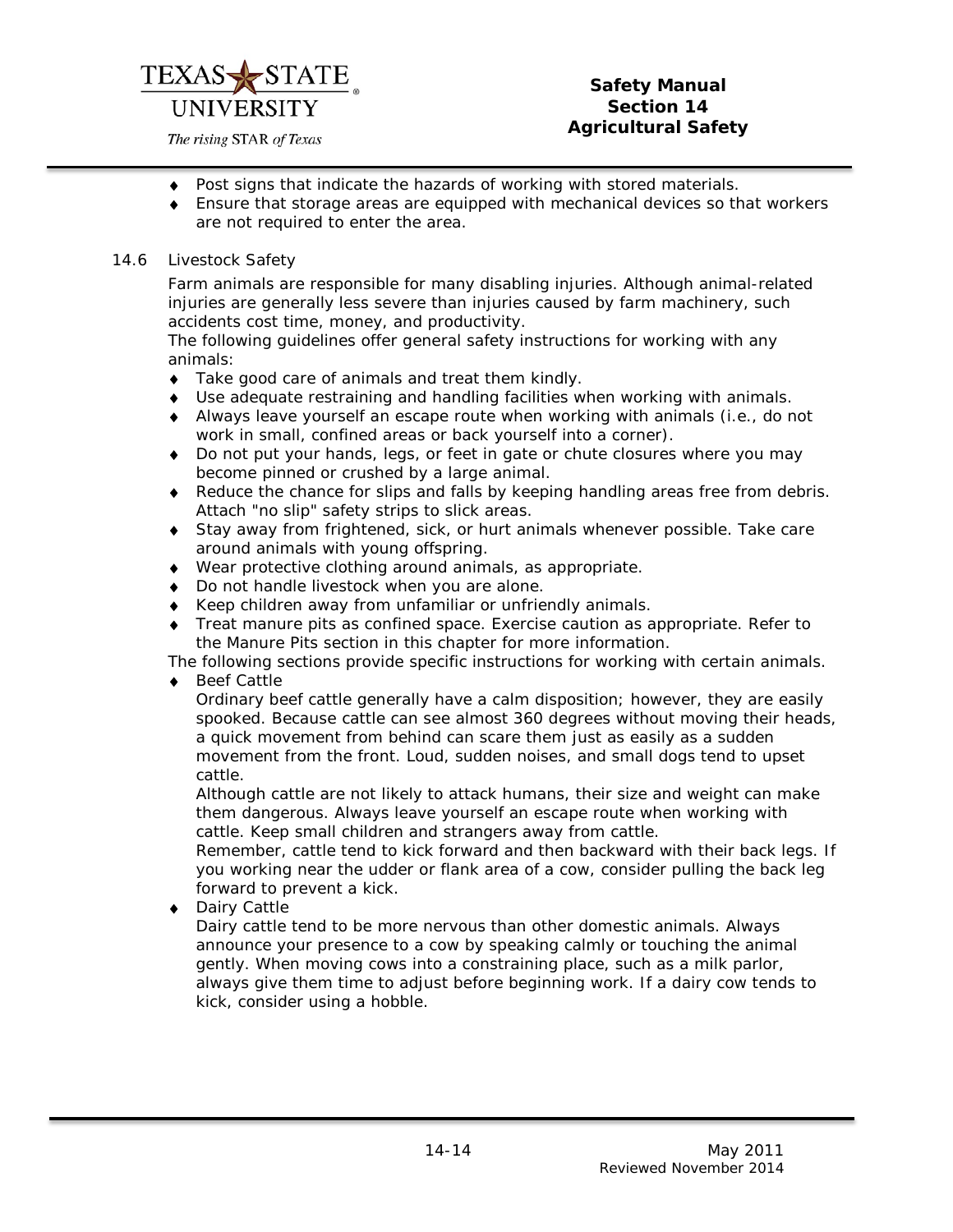# UNIVERSITY

The rising STAR of Texas

# **Safety Manual Section 14 Agricultural Safety**

♦ Swine

Hogs can be dangerous because they can bite with enough force to cause serious injury. Likewise, a hog's size and weight can easily harm a person if the animal steps on, lays on, or charges a person. Guiding hogs for sorting or movement to a new pen requires lots of patience and adequate facilities. An easy way to guide a hog backwards is to place a box or basket over the hog's head. The hog will then back away to avoid the box. As with cattle, you should announce your presence to a hog by speaking calmly.

♦ Horses

Take care not to spook horses with loud noise. If you intend to work with a horse, you should know how to ride properly, saddle, and handle a horse. Ride with extra care around trees, water, or rough terrain.

Sheep

Take care when working around sheep to avoid being butted by a ram. To safely immobilize a sheep for handling, place the animal on his rump and tilt him far enough back to keep the rear hooves off the ground.

♦ Poultry

Chickens are fairly harmless, although geese, gobblers, and roosters can harm children and the elderly. Most hazards associated with poultry concern improper equipment usage, dust, and slippery surfaces within poultry facilities.

<span id="page-14-0"></span>14.7 Manure Pits

Manure pit systems are often used to store large amounts of raw manure under animal confinement buildings. Manure pits make cleanup easier for farm employees; however, these pits may contain hazardous atmospheres. Due to the nature of these pits, workers should always treat manure pits as confined spaces. Manure pits may contain one or more of the following gases in dangerous concentrations:

- ♦ Methane
- ♦ Hydrogen sulfide
- ♦ Carbon dioxide
- ♦ Ammonia

Within the confined space of a manure pit, these gases can create an oxygen deficient, toxic, and/or explosive atmosphere.

Treat manure pits like any other type of confined space. For example:

- ♦ Ensure that manure pits are properly ventilated.
- ♦ Test the pit atmosphere before entering the pit.
- ♦ Have a safety attendant ready to lift workers within the manure pit to safety, if necessary.
- ♦ Always wear a safety belt or harness with a lifeline when working within a manure pit.

# **NOTE**:

Please refer to the Confined Space chapter for more information.